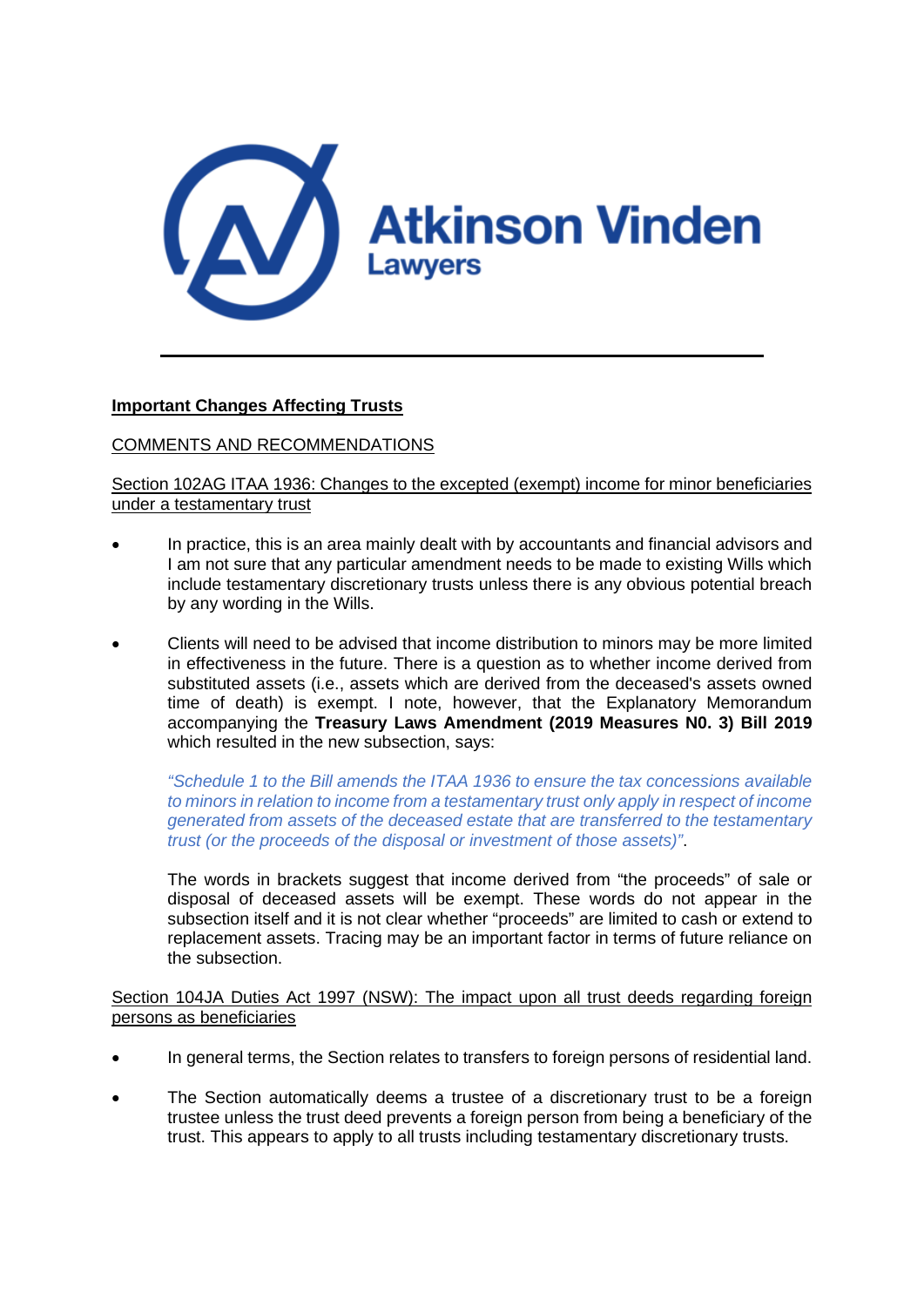• Accordingly, if there is any likelihood that a current or potential beneficiary (e.g., an unnamed, and possibly even unborn as yet, child, grandchild, spouse, etc) is likely to be a beneficiary of a trust, then it would appear that the trust will be charged land tax and duty rates applicable to a foreign beneficiary (possibly even whether that beneficiary is transferred the land or not).

[Please see the examples above which highlight the issue.]

• Urgent consideration needs to be given to amending existing trust deeds to exclude foreign persons as beneficiaries and for that change to be incapable of being amended in the future. The changes must be in place by **31 December 2020**!

# **Further Detail**

## Section 102AG ITAA 1936: Changes to the excepted (exempt) income for minor beneficiaries under a testamentary trust

The one change which has been made in respect of testamentary trusts including testamentary discretionary trusts (**TTs**), effective from June this year, is that the benefit of adult marginal tax rates applying to distributions from TTs to minor beneficiaries is only available for income generated from assets placed in the TT by the deceased or the proceeds of the disposal or investment of those assets. **Section 102AG ITAA 1936** was amended by the insertion of subclause **(2AA)** to qualify what amounts to excepted (exempt) income in relation to distributions to minors from TTs. The section reads as follows:

### "*(2AA) For the purposes of paragraph (2)(a), assessable income of a trust estate is of a kind covered by this subsection if:*

- *(a) the assessable income is derived by the trustee of the trust estate from property; and*
- *(b) the property satisfies any of the following requirements:*
	- *(i) the property was transferred to the trustee of the trust estate to benefit the beneficiary from the estate of the deceased person concerned, as a result of the will, codicil, intestacy or order of a court mentioned in paragraph (2)(a);*
	- *(ii) the property represents accumulations of income or capital from property that satisfies the requirement in subparagraph (i);*
	- *(iii) the property represents accumulations of income or capital from property that satisfies the requirement in subparagraph (ii), or (because of a previous operation of this subparagraph) the requirement in this subparagraph.*"

I have not seen any papers on this issue at this stage.

Section 104JA Duties Act 1997 (NSW): The impact upon all trust deeds regarding foreign persons as beneficiaries

**Section 104JA Duties Act** provides as follows: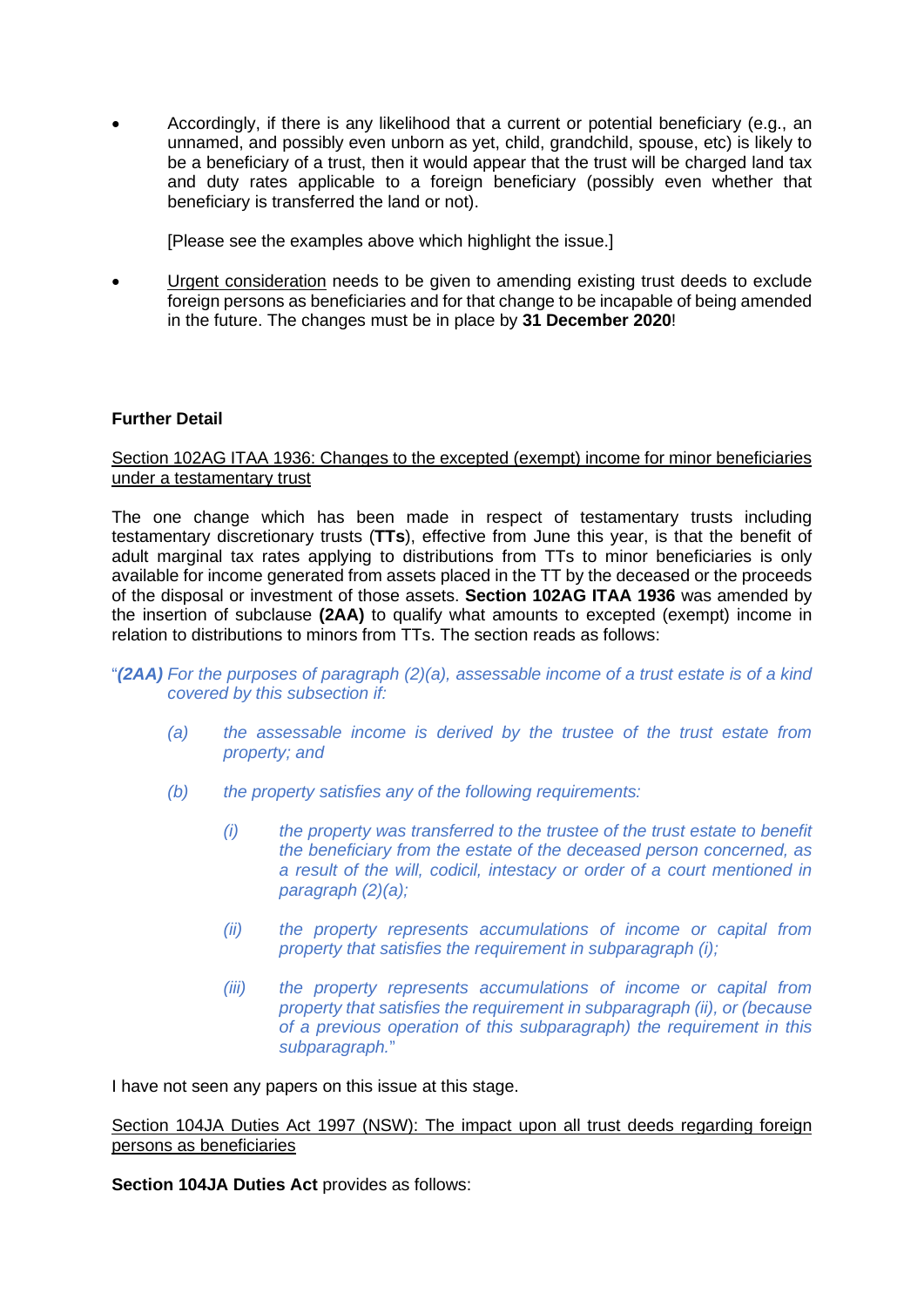### "*DUTIES ACT 1997 - SECT 104JA Special provisions for discretionary trusts 104JA Special provisions for discretionary trusts*

- *(1) The trustee of a discretionary trust is taken to be a [foreign trustee](http://www5.austlii.edu.au/au/legis/nsw/consol_act/da199793/s104j.html#foreign_trustee) for the purposes of this Chapter unless the trust prevents a [foreign person](http://www5.austlii.edu.au/au/legis/nsw/consol_act/da199793/s104j.html#foreign_person) from being a beneficiary of the trust.*
- *(2) If a discretionary trust prevents a [foreign person](http://www5.austlii.edu.au/au/legis/nsw/consol_act/da199793/s104j.html#foreign_person) from being a beneficiary of the trust, the trustee of the trust is not in that capacity a [foreign trustee](http://www5.austlii.edu.au/au/legis/nsw/consol_act/da199793/s104j.html#foreign_trustee) for the purposes of this Chapter.*
- *(3) A discretionary trust is considered to prevent a [foreign person](http://www5.austlii.edu.au/au/legis/nsw/consol_act/da199793/s104j.html#foreign_person) from being a beneficiary of the trust if (and only if) both of the following requirements are satisfied—*
	- *(a) no [potential beneficiary](http://www5.austlii.edu.au/au/legis/nsw/consol_act/da199793/s104ja.html#potential_beneficiary) of the trust is a [foreign person](http://www5.austlii.edu.au/au/legis/nsw/consol_act/da199793/s104j.html#foreign_person) (the "no foreign beneficiary requirement"),*
	- *(b) the terms of the trust are not capable of amendment in a manner that would result in there being a [potential beneficiary](http://www5.austlii.edu.au/au/legis/nsw/consol_act/da199793/s104ja.html#potential_beneficiary) of the trust who is a [foreign](http://www5.austlii.edu.au/au/legis/nsw/consol_act/da199793/s104j.html#foreign_person)  [person](http://www5.austlii.edu.au/au/legis/nsw/consol_act/da199793/s104j.html#foreign_person) (the "no amendment requirement").*

*Note : Under the transitional arrangements for this section in Schedule 1, the [no](http://www5.austlii.edu.au/au/legis/nsw/consol_act/da199793/s104ja.html#no_amendment_requirement)  [amendment requirement](http://www5.austlii.edu.au/au/legis/nsw/consol_act/da199793/s104ja.html#no_amendment_requirement) does not apply to a trust that satisfies the [no foreign](http://www5.austlii.edu.au/au/legis/nsw/consol_act/da199793/s104ja.html#no_foreign_beneficiary_requirement)  [beneficiary requirement](http://www5.austlii.edu.au/au/legis/nsw/consol_act/da199793/s104ja.html#no_foreign_beneficiary_requirement) immediately before the commencement of this section.*

*(4) A [person](http://www5.austlii.edu.au/au/legis/nsw/consol_act/da199793/s125.html#person) is a "potential beneficiary" of a discretionary trust if the exercise or failure to exercise a discretion under the terms of the trust can result in any [property](http://www5.austlii.edu.au/au/legis/nsw/consol_act/da199793/s104ja.html#property) of the trust being distributed to or applied for the benefit of the [person.](http://www5.austlii.edu.au/au/legis/nsw/consol_act/da199793/s125.html#person)*

*Note: A [potential beneficiary](http://www5.austlii.edu.au/au/legis/nsw/consol_act/da199793/s104ja.html#potential_beneficiary) is not limited to [persons](http://www5.austlii.edu.au/au/legis/nsw/consol_act/da199793/s125.html#person) named in the trust instrument and extends to the members of any class of [persons](http://www5.austlii.edu.au/au/legis/nsw/consol_act/da199793/s125.html#person) to whom or for whose benefit trust [property](http://www5.austlii.edu.au/au/legis/nsw/consol_act/da199793/s104ja.html#property) can be distributed or applied pursuant to the discretions of the trust.*

- *(5) For the removal of doubt, a [person](http://www5.austlii.edu.au/au/legis/nsw/consol_act/da199793/s125.html#person) is not a [potential beneficiary](http://www5.austlii.edu.au/au/legis/nsw/consol_act/da199793/s104ja.html#potential_beneficiary) of a discretionary trust if the terms of the trust prevent any [property](http://www5.austlii.edu.au/au/legis/nsw/consol_act/da199793/s104ja.html#property) of the trust from being distributed to or applied for the benefit of the [person.](http://www5.austlii.edu.au/au/legis/nsw/consol_act/da199793/s125.html#person)*
- *(6) In this section, "property" includes money, and a reference to the distribution or application of [property](http://www5.austlii.edu.au/au/legis/nsw/consol_act/da199793/s104ja.html#property) includes a reference to the payment of money.*"

This then raises the question of what "the Chapter" refers to. *Section 104G reads as follows:*

# "*Introduction and overview 104G INTRODUCTION AND OVERVIEW*

- *(1) This Chapter charges duty on certain [dutiable transactions](http://www.austlii.edu.au/cgi-bin/viewdoc/au/legis/nsw/consol_act/da199793/s145.html#dutiable_transactions) in respect of [residential](http://www.austlii.edu.au/cgi-bin/viewdoc/au/legis/nsw/consol_act/da199793/s32a.html#residential_land)  [land](http://www.austlii.edu.au/cgi-bin/viewdoc/au/legis/nsw/consol_act/da199793/s32a.html#residential_land) that are, or are taken to be, [transfers](http://www.austlii.edu.au/cgi-bin/viewdoc/au/legis/nsw/consol_act/da199793/s8.html#transfer) to [foreign persons.](http://www.austlii.edu.au/cgi-bin/viewdoc/au/legis/nsw/consol_act/da199793/s104j.html#foreign_person)*
- *(2) The duty charged by this Chapter is additional to any duty charged by Chapter 2.*
- *(3) The duty charged by this Chapter is referred to as "surcharge purchaser duty".*"

**Commissioner's Practice Note** *004 v2* has issued and reads as follows: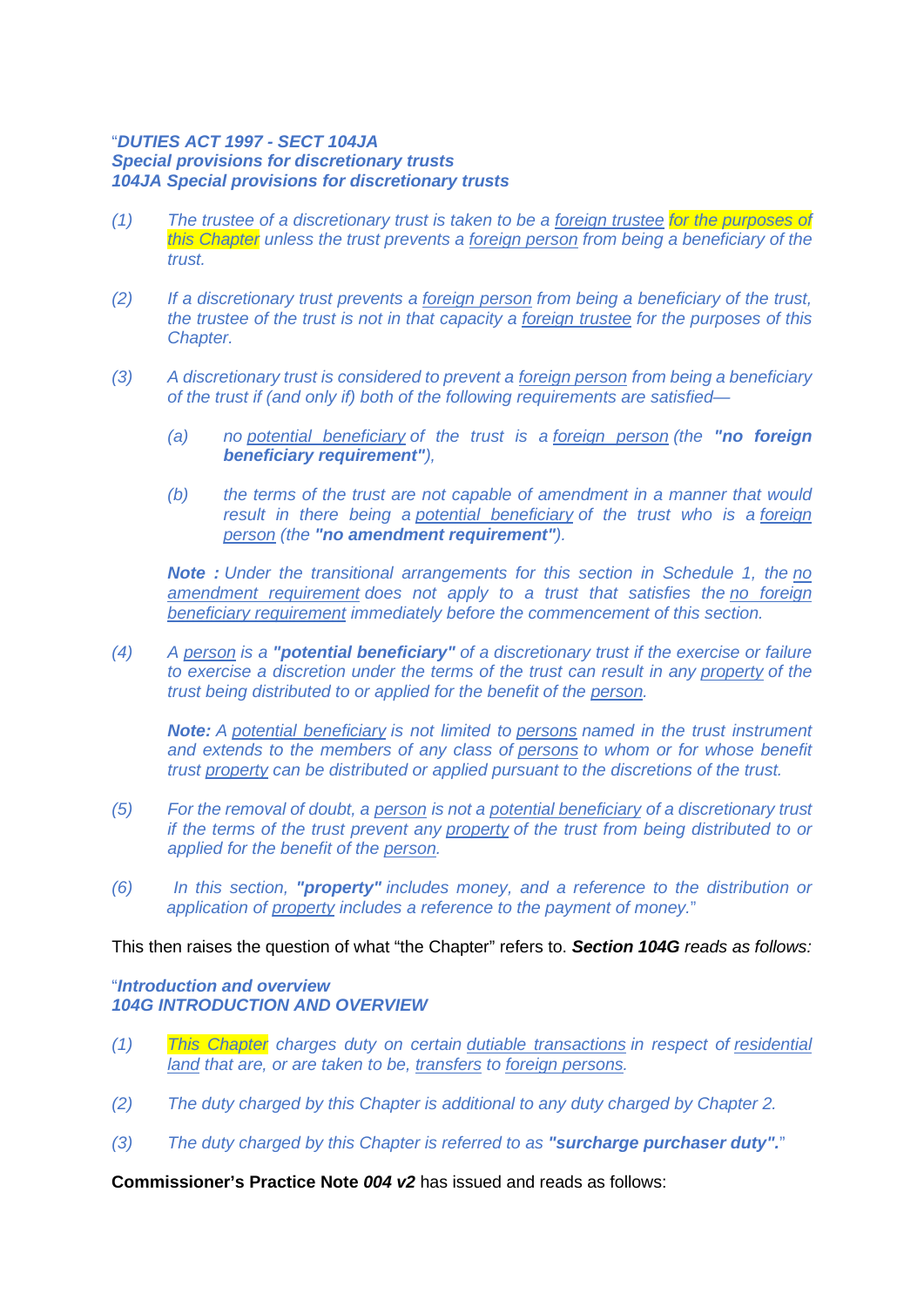[*[https://www.revenue.nsw.gov.au/help-centre/resources-library/foreign-surcharges-and](https://www.revenue.nsw.gov.au/help-centre/resources-library/foreign-surcharges-and-discretionary-trusts)[discretionary-trusts](https://www.revenue.nsw.gov.au/help-centre/resources-library/foreign-surcharges-and-discretionary-trusts)*]

### "*Purpose*

*This practice note outlines how surcharge purchaser duty and surcharge land tax will be applied in situations where land is held by a discretionary trust. The note also explains what you need to do in order to be exempt from foreign surcharge.*

*Note: Failure by a trustee to advise the Chief Commissioner that the trust is a discretionary trust could result in interest and penalties.*

*Note: Chapter 11A (Tax avoidance schemes) of the Duties Act 1997 potentially applies to the avoidance of both surcharge purchaser duty and surcharge land tax[1].*

#### *Background*

*Surcharge purchaser duty applies to acquisitions of NSW residential land by foreign persons, and surcharge land tax applies to foreign persons who are owners of residential land in NSW. Surcharge purchaser duty and surcharge land tax (together, the foreign surcharges) are payable in addition to any other duty or land tax payable.*

*Where an interest in a property is acquired directly or indirectly by or held through a discretionary trust, the trustee of the trust may be liable for foreign surcharges if any one of the potential beneficiaries is a foreign person.*

*Each beneficiary in a discretionary trust is deemed to have the maximum percentage interest in the income or property over which the trustee may exercise a discretion to distribute[2].*

*This Commissioner's Practice Note clarifies the workings of section 104JA of the Duties Act 1997 and section 5D of the Land Tax Act 1956.*

#### *Commissioner's practice note*

*Potential beneficiaries are not limited to persons named in the trust instrument. The term extends to the members of any class of persons to whom or for whose benefit trust property can be distributed or applied pursuant to the exercise of the discretions of the trustee under the trust.*

*Potential beneficiaries are often nominated by class rather than name for a number of reasons, including change of circumstances or they do not exist at the time the trust deed is executed. They could be foreign persons for the purposes of surcharge purchaser duty and surcharge*  land tax. In such circumstances, it follows that the trustee of a discretionary trust will be a *foreign person.*

*A person is a 'potential beneficiary' of a discretionary trust if the exercise or failure to exercise a discretion under the terms of the trust can result in any property of the trust being distributed to or applied for the benefit of the person.*

*To avoid being a foreign trustee, the discretionary trust must meet both of the following requirements:*

• *no potential beneficiary of the trust is a foreign person (the "no foreign beneficiary requirement"); and*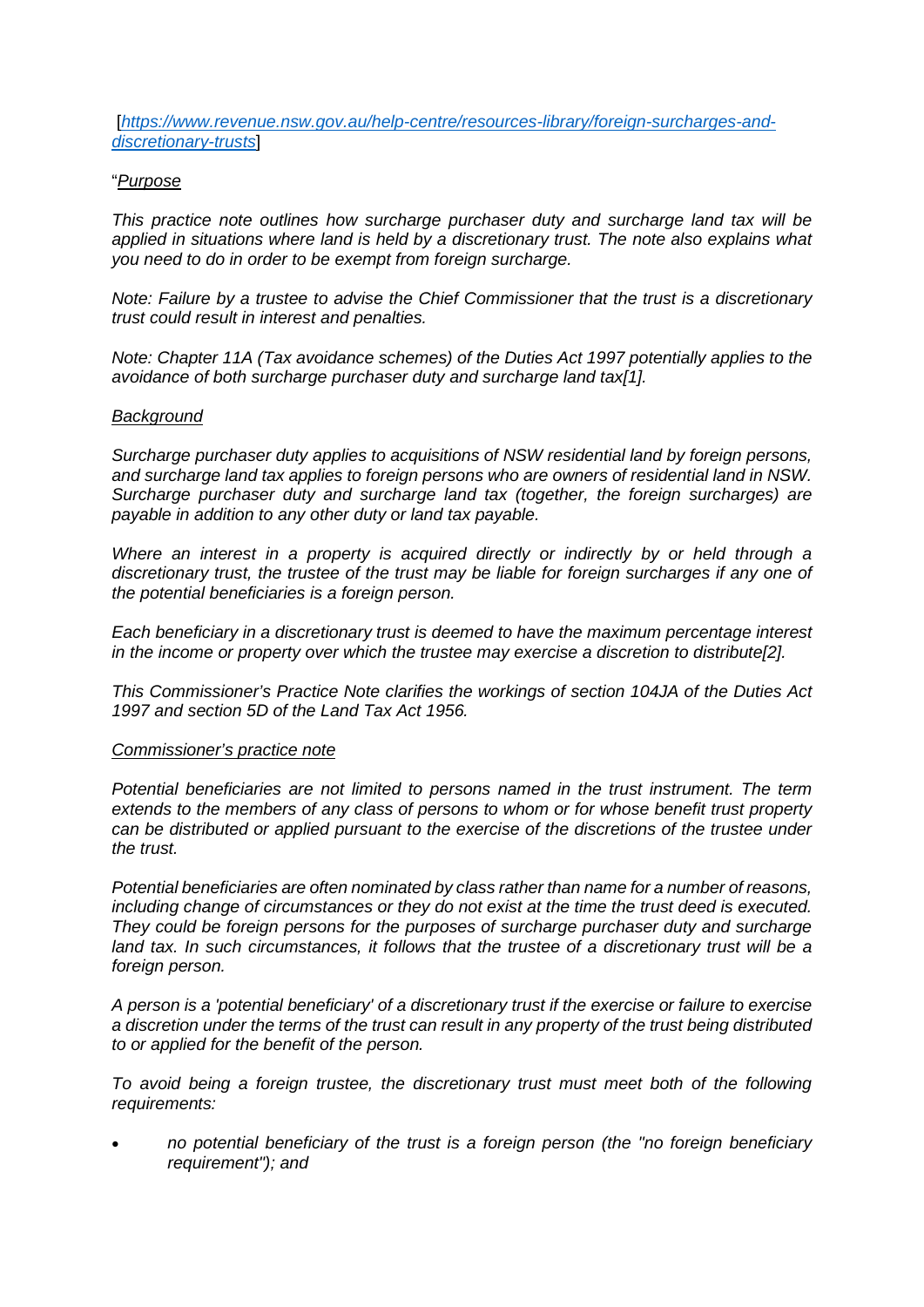• *the terms of the trust must not be capable of amendment in a manner that would result in a foreign person being a potential beneficiary (the "no amendment requirement").[3]*

*Note: The "no foreign beneficiary requirement" can (and will usually) be satisfied in respect of a person if the terms of the trust prevent any property of the trust from being distributed to or applied for the benefit of the person.*

## *Example 1*

*Mr and Mrs Jones (both Australian citizens) are primary beneficiaries of the Jones Family Trust. Other primary beneficiaries include their two children Mark and Peter who are under the*  age of 10. The trust has potential beneficiaries who include future spouses and children of *Mark and Peter and no other potential beneficiaries.*

*The trust has no existing foreign beneficiaries, but future spouses and children of Mark and Peter could be foreign persons. The trustee is taken to be a foreign person. To be exempt from foreign surcharges, the trust must be amended to exclude any foreign beneficiaries and the amendment must be irrevocable.*

## *Example 2*

*Mr and Mrs Jones (both Australian citizens) are primary beneficiaries of the Jones Family Trust. Potential beneficiaries include their children, their spouses, grandchildren, aunts and uncles (all Australian citizens), and an Australian charity operating in Australia for the benefit of residents in Australia.*

*Although the trust has no existing foreign beneficiaries and no potential foreign beneficiaries, the trust must still be amended to exclude any future foreign potential beneficiaries and the amendment must be irrevocable.*

*Note: As the charity is operating in Australia, the exclusion of foreign beneficiaries does not exclude the charity. See Australian Charities and Not-for-profit Commission (ACNC) register. A charity will also not be considered to operate overseas if its activity overseas is directly related to its purposes in Australia, and the activity is incidental to its operations in Australia[4].*

### *Example 3*

*Mr and Mrs Jones (both Australian citizens) are primary beneficiaries of the Jones Family Trust. Potential beneficiaries include their children, their spouses, grandchildren, aunts and uncles (all Australian citizens), the lineal descendants of the specified beneficiaries and any entities in which Mr and Mrs Jones holds an interest whether formed in Australia or elsewhere such as corporations, charities etc.*

*The trust had no land in New South Wales and therefore the terms of the trust did not need to contain a prohibition on foreign persons being beneficiaries.*

*In June 2020 the trust purchased residential property in NSW. The trust will be liable for surcharge purchaser duty. The trust will also be liable to surcharge land tax for the 2021 tax year. In order for the trustee not to be liable for foreign surcharges, the trust will need to be amended to exclude any foreign potential beneficiaries and the amendment must be irrevocable.*

# *Example 4*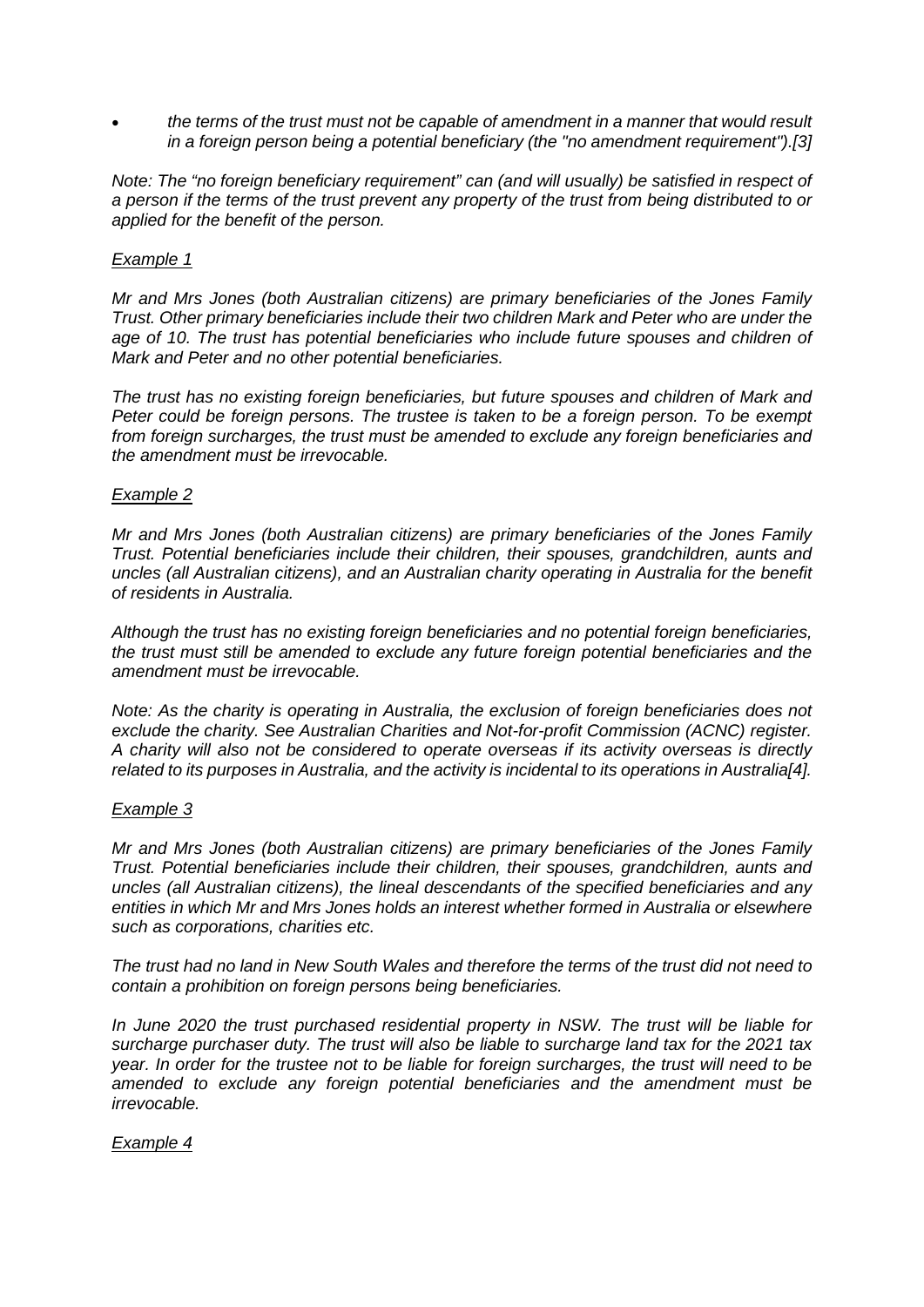*Mr and Mrs Jones (both Australian Citizens) are beneficiaries of the Jones Family Trust. Potential beneficiaries include their children, their spouses, grandchildren, aunts and uncles (all Australian citizens), the lineal descendants of the specified beneficiaries and any entities whether formed in Australia or elsewhere such as eligible corporations, charities etc. The trust also has an excluded class of beneficiaries and this class includes any beneficiary who is a foreign person.*

*As all foreign persons, entities and charities are excluded and the terms of the trust are incapable of amendment, the trustee will not be liable for foreign surcharges.*

## *Example 5*

*ABC Pty Ltd, an Australian Corporation, enters into a contract for the purchase of residential property in NSW. All the shares in ABC Pty Ltd are owned by a discretionary trust. ABC Pty Ltd will be liable to surcharge purchaser duty if the trust does not contain a provision to exclude foreign beneficiaries.*

*Corporations are foreign persons if a shareholder who is a foreign person has a substantial interest in the corporation. For a discretionary trust, each beneficiary that the trustee has discretion to distribute the income or property to is deemed to have the maximum percentage interest in the income or property that the trustee may exercise a discretion to distribute to them. It follows that as the discretionary trust is the shareholder of the company then the company is a foreign person. However, if the trust is amended to exclude foreign beneficiaries and the terms of the trust is incapable of being amended to allow a foreign person to become a potential beneficiary, then no surcharge purchaser duty is payable.*

*Similar rules apply to a unit trust where the units held in the trust are held by a trustee of a discretionary trust.*

# *Example 6*

*Mr Jones is the principal beneficiary of the Jones Trust. This trust is set up as the result of injury claims in the Supreme Court. The general beneficiaries include the trustee, the parents, spouse and children of the principal beneficiary. The date of determination is the death of the principal beneficiary or 80 years after the date of the deed. Any payment made to the general beneficiaries is made for the benefit of the principal beneficiary.*

*The principal beneficiary is the only person who benefits from the trust. The general beneficiaries will only benefit after the death of the principal beneficiary either as a beneficiary under the will or arising on an intestacy. Therefore, the trust does not need to be amended and will not be liable to foreign surcharges as the status of the general beneficiaries does not matter.*

*Note: Generally, superannuation trusts and special disability trusts do not need to contain a prohibition on foreign persons becoming beneficiaries.*

*A superannuation trust will generally not qualify as a discretionary trust.*

*A special disability trust is a concessional trust where the primary purpose is for the reasonable care and accommodation of the principal beneficiary and is not discretionary in nature. This is because the trustee does not have the discretion to benefit anyone else other than the principal beneficiary.*

*Some trusts, such as the special disability trust and the trust set up in example 6, cannot be amended and therefore will comply with the 'no amendment requirement'. Other trusts that*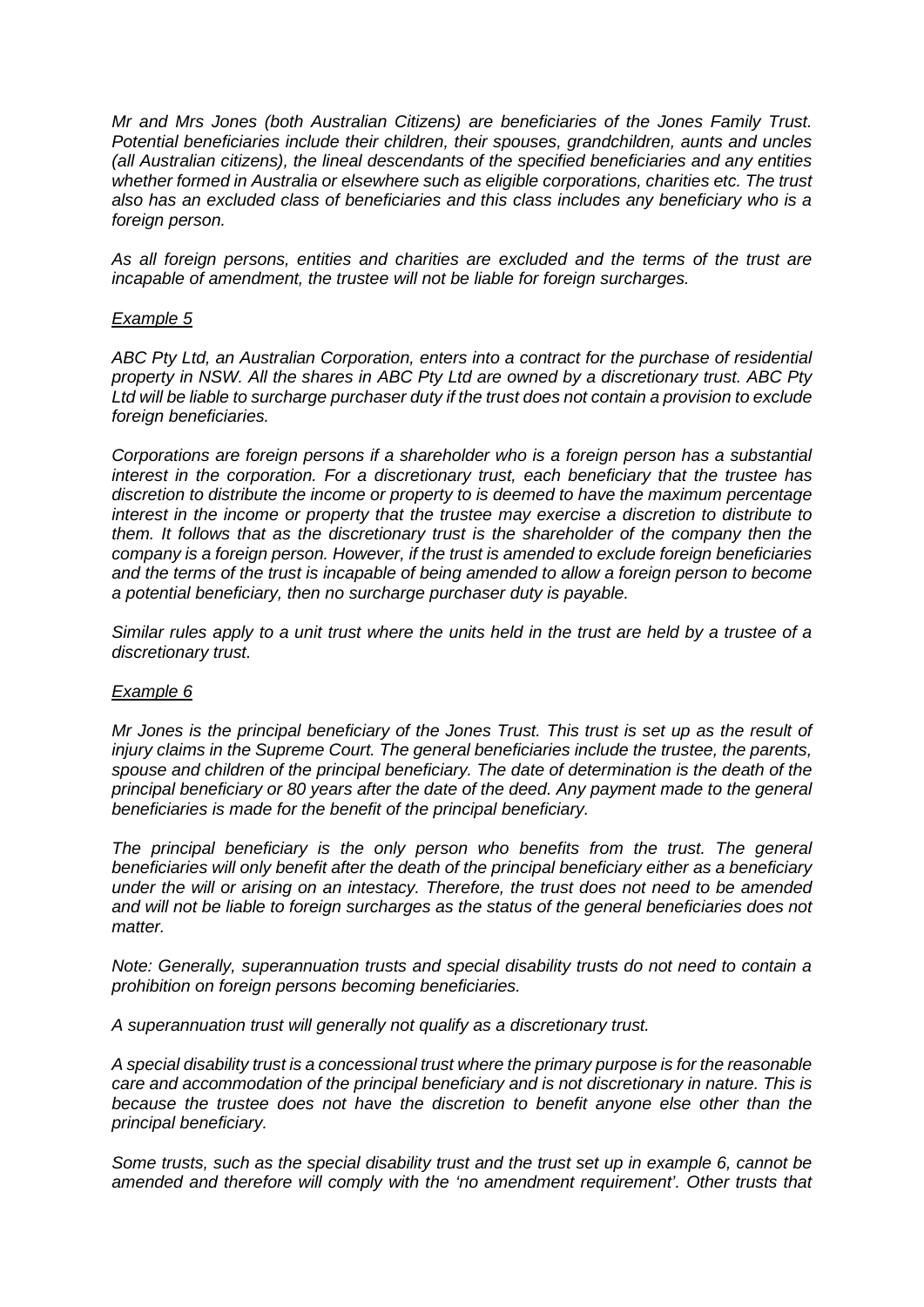*cannot be amended and are not covered in this practice note will be dealt with on a case by case basis. A request for a private ruling should be lodged. The factors that Revenue NSW will consider in determining such a ruling include:*

- *nature of the trustees' power to amend the trust;*
- *nature of the trust;*
- *the rights of the beneficiaries.*

### *Named beneficiaries*

*Should the trust contain named or specified beneficiaries that are foreign persons, the Chief Commissioner will usually require that such beneficiaries are removed from the trust as beneficiaries. If the named foreign beneficiaries are not removed, the trustee will generally be liable for foreign surcharges.*

*Note: It is generally not sufficient that named beneficiaries are merely prevented from receiving distributions, e.g. through a general clause excluding foreign persons from receiving distributions. This is because the named beneficiaries might have the power to appoint a new Appointer or appoint or remove trustees and the trust may still be capable of amendment in a manner that would result in a foreign person being a potential beneficiary[5].*

### *Transitional Provisions*

## *No Foreign Beneficiary Requirement*

*If the trustee of a discretionary trust is liable for surcharge purchaser duty on a transfer of dutiable property that occurred before 24 June 2020 or after that date but before midnight on 31 December 2020, the trustee will still not be liable if the terms of the trust have been amended before midnight on 31 December 2020. If surcharge purchaser duty was paid, the trustee is entitled to a refund if the amendment is made before midnight on 31 December 2020.*

*If the trustee of a discretionary trust is liable to pay surcharge land tax in respect of the 2017, 2018, 2019 and/or 2020 land tax year, the trustee will still not be liable if the terms of the trust have been amended before due date for the payment of land tax or after the due date but before midnight on 31 December 2020. If surcharge land tax was paid, the trustee is entitled to a refund if the amendment is made before midnight on 31 December 2020.*

### *Example 7*

*Mr and Mrs Jones (both Australian citizens) are beneficiaries of the Jones Family Trust. Potential beneficiaries include their children, their spouses, grandchildren, aunts and uncles, the lineal descendants of the specified beneficiaries, corporations in Australia and elsewhere.*

*The trust was liable for surcharge land tax and surcharge land tax was paid for 2017, 2018 and 2019 tax years.*

*If the trust is not amended by midnight on 31 December 2020 to exclude foreign persons from being beneficiaries and the terms of the trust are not amended to make the exclusion irrevocable, the trustee will still be liable for surcharge land tax for the 2020 tax year.*

*However, if the trust is amended before midnight on 31 December 2020 and as surcharge land tax was paid, then the trustee is entitled to a refund for the 2017, 2018 and 2019 tax years.*